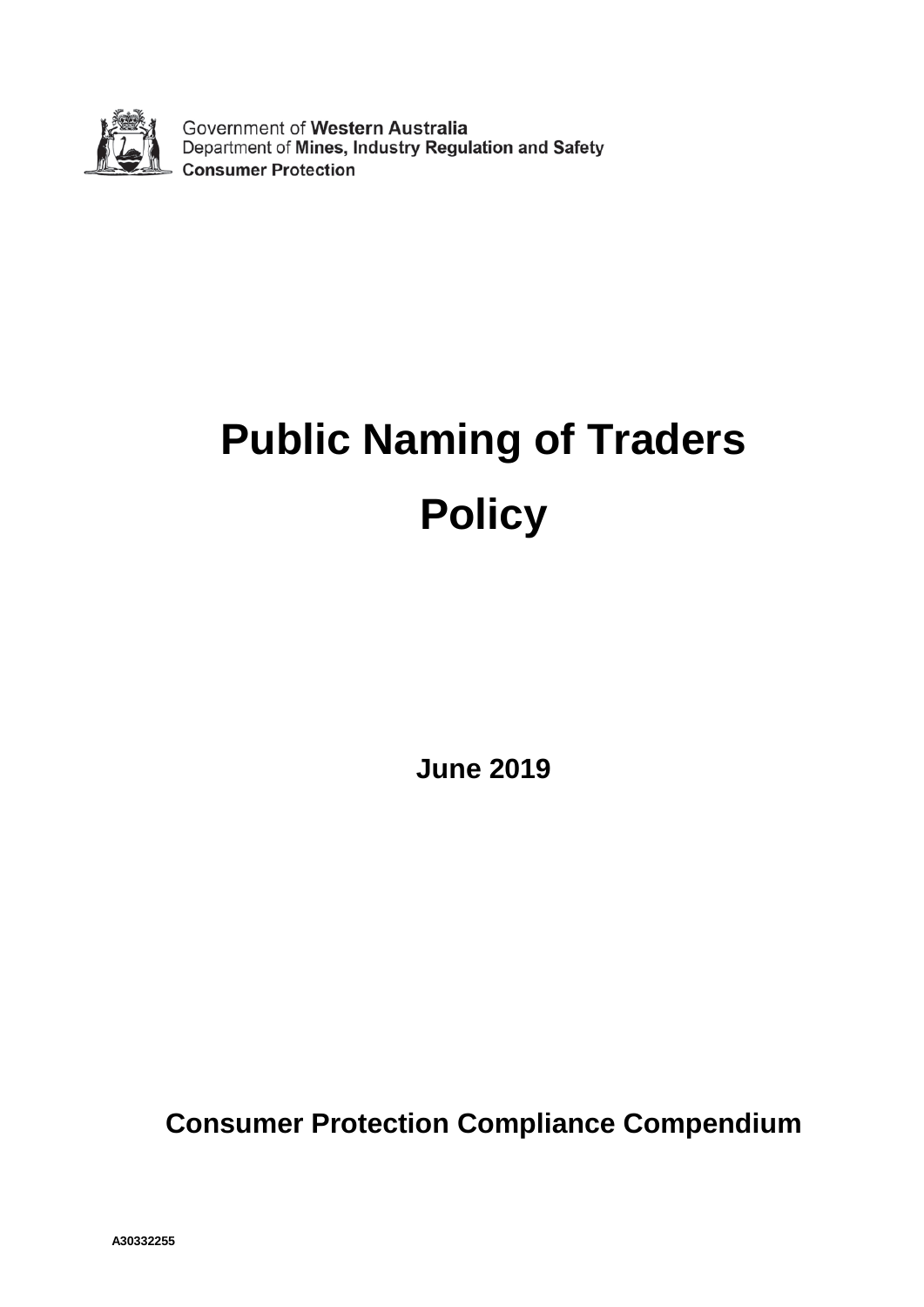## **Table of Contents**

| 1. |     |                                                           |  |
|----|-----|-----------------------------------------------------------|--|
|    | 1.1 |                                                           |  |
|    | 1.2 |                                                           |  |
|    | 1.3 |                                                           |  |
|    | 1.4 |                                                           |  |
|    | 1.5 |                                                           |  |
|    | 1.6 |                                                           |  |
| 2. |     |                                                           |  |
|    | 2.1 |                                                           |  |
|    | 2.2 |                                                           |  |
|    | 2.3 |                                                           |  |
|    | 2.4 |                                                           |  |
|    | 2.5 |                                                           |  |
|    |     |                                                           |  |
| 3. |     |                                                           |  |
|    | 3.1 |                                                           |  |
|    | 3.2 |                                                           |  |
|    | 3.3 |                                                           |  |
|    | 3.4 |                                                           |  |
|    |     |                                                           |  |
|    | 3.6 |                                                           |  |
|    | 3.7 |                                                           |  |
|    | 3.8 | Naming of Traders Upon the Commencement of Proceedings 11 |  |
|    | 3.9 |                                                           |  |
|    |     |                                                           |  |
|    |     |                                                           |  |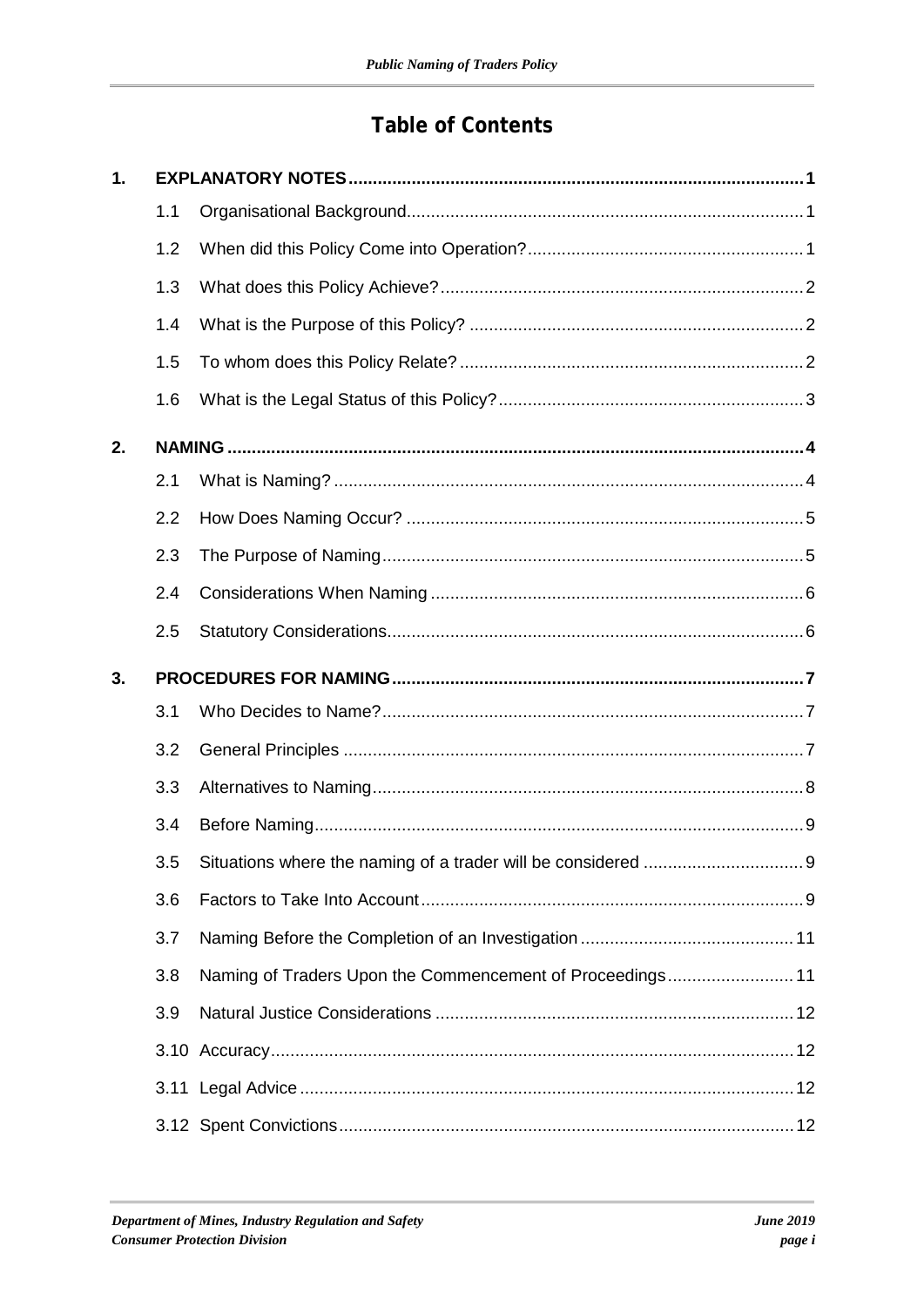| Checklist for consideration of naming under s.57 Fair Trading Act 2010  15 |  |  |  |
|----------------------------------------------------------------------------|--|--|--|
|                                                                            |  |  |  |
| Checklist for consideration of naming under s.223(1) of the Australian     |  |  |  |
|                                                                            |  |  |  |
| Checklist for consideration of naming under s.223(2) Australian Consumer   |  |  |  |
|                                                                            |  |  |  |
|                                                                            |  |  |  |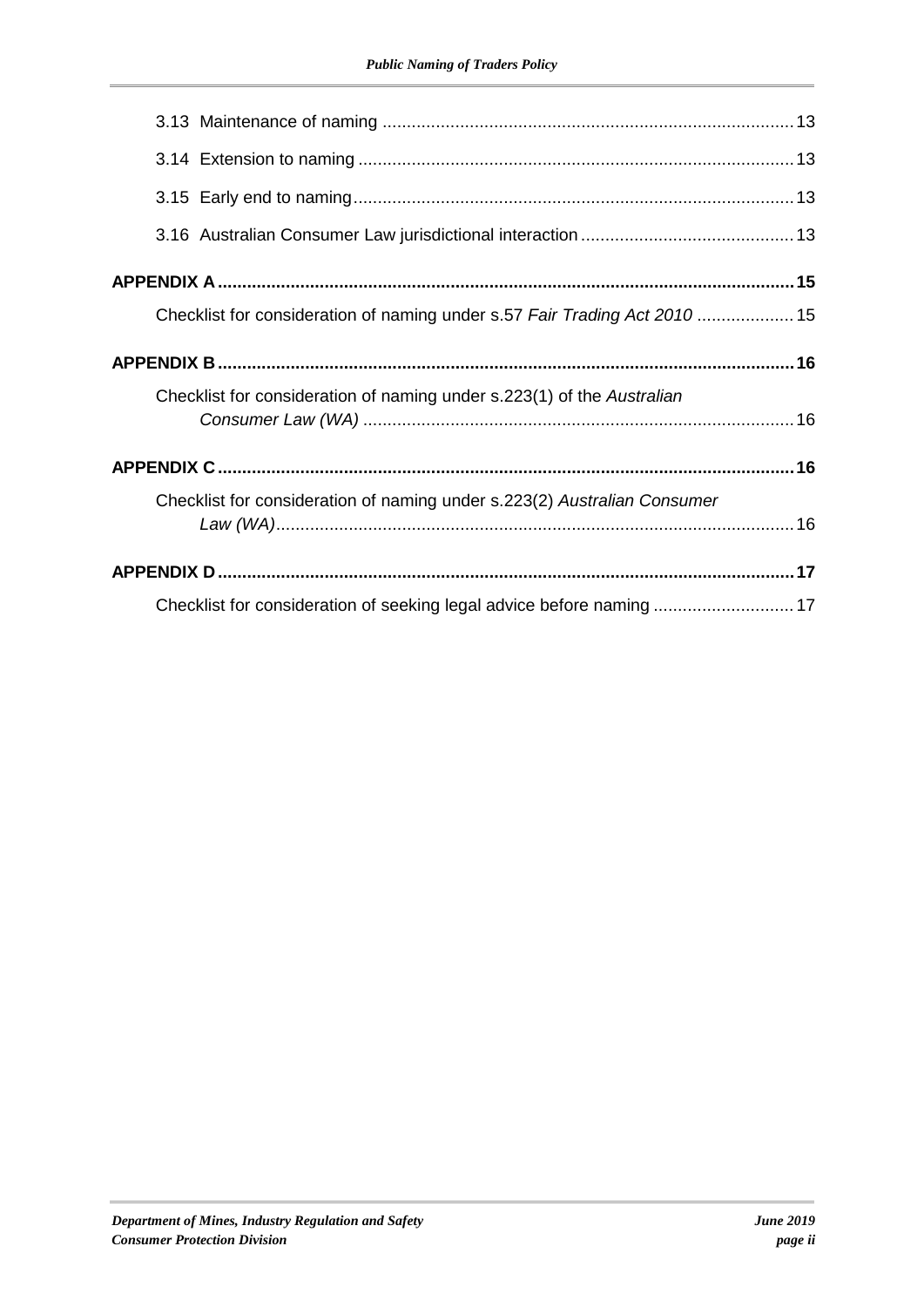## **1. EXPLANATORY NOTES**

#### **1.1 Organisational Background**

The Department of Mines, Industry Regulation and Safety (Department) is the State Government department that brings together leadership in regulation and related activities for mines, petroleum, building, consumer protection, labour relations, and energy and worker safety.

The Consumer Protection Division (CP) assists Western Australians navigate local, national and global markets by helping consumers and traders, regulating business and enforcing consumer protection laws.

The key responsibilities of Consumer Protection include: providing information and assistance to consumers and traders about their rights and responsibilities; helping consumers resolve disputes with traders; monitoring compliance with consumer protection legislation; investigating complaints about unfair trading practices; prosecution and other enforcement action against traders who breach Consumer Protection Legislation; regulating and licensing a range of occupational activities and developing, reviewing and amending legislation that protects consumers.

The legislation administered by Consumer Protection (CP Legislation) varies from time to time. The legislation can be found online at [Western Australian](https://www.legislation.wa.gov.au/legislation/statutes.nsf/home.htmlhttps:/www.legislation.wa.gov.au/legislation/statutes.nsf/home.html)  [Legislation.](https://www.legislation.wa.gov.au/legislation/statutes.nsf/home.htmlhttps:/www.legislation.wa.gov.au/legislation/statutes.nsf/home.html)

The legislation includes the *[Fair Trading Act 2010](https://www.legislation.wa.gov.au/legislation/statutes.nsf/law_a146804.htmlhttps:/www.legislation.wa.gov.au/legislation/prod/filestore.nsf/FileURL/mrdoc_41029.pdf/$FILE/Fair%20Trading%20Act%202010%20-%20%5B02-a0-03%5D.pdf?OpenElement)* (FTA) and the *[Australian](https://www.legislation.wa.gov.au/legislation/statutes.nsf/law_a146804.htmlhttps:/www.legislation.wa.gov.au/legislation/prod/filestore.nsf/FileURL/mrdoc_41029.pdf/$FILE/Fair%20Trading%20Act%202010%20-%20%5B02-a0-03%5D.pdf?OpenElement)  [Consumer Law](https://www.legislation.wa.gov.au/legislation/statutes.nsf/law_a146804.htmlhttps:/www.legislation.wa.gov.au/legislation/prod/filestore.nsf/FileURL/mrdoc_41029.pdf/$FILE/Fair%20Trading%20Act%202010%20-%20%5B02-a0-03%5D.pdf?OpenElement)* (WA) (ACL). They give the Commissioner for Consumer Protection (Commissioner) the power to publish warnings about traders who supply unsatisfactory goods and services or dangerous goods and services. This policy on the public naming of traders (Policy) applies to every State Government public officer who is empowered to carry out functions with respect to the legislation administered by Consumer Protection.

A reference to Consumer Protection in this Policy includes a reference to the Commissioner.

#### **1.2 When did this Policy Come into Operation?**

This Policy first came into effect in February 2011 but has been reviewed most recently in 2019.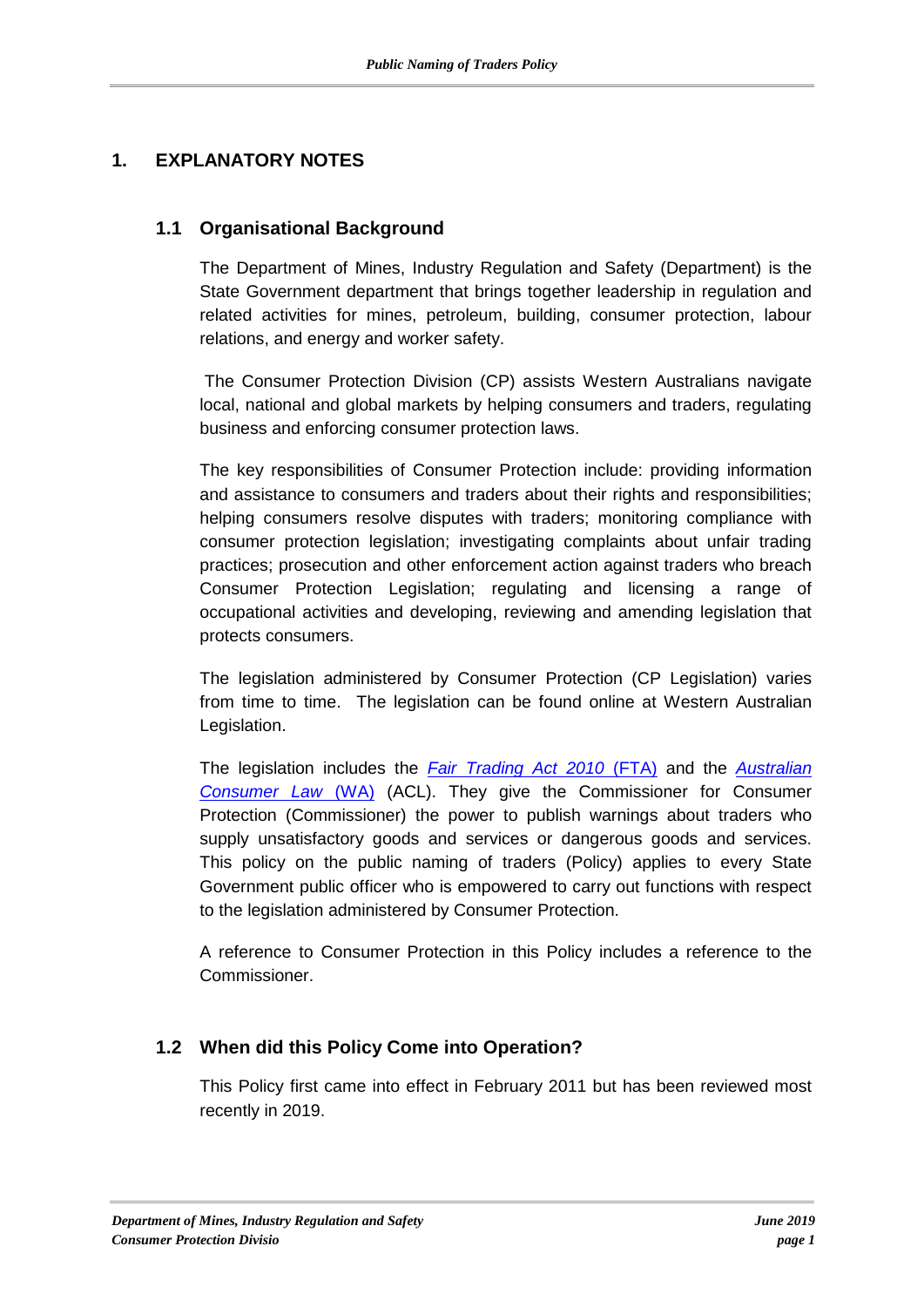#### **1.3 What does this Policy Achieve?**

This Policy promotes a consistent approach to the manner in which Consumer Protection handles the public naming of traders. This Policy should be read in conjunction with the following Consumer Protection policies and the Public Warning Notices Guide issued by the Australian Consumer Law regulators through the Legislative and Governance Forum on Consumer Affairs (CAF) Committees (CAANZ and CDRAC). A full copy of that guide is located on the ACLink. The following policies can be found in the Consumer Protection Compliance Compendium:

- 1.3a the [Compliance and Enforcement Policy;](http://intranet.home.docep.wa.gov.au/intranet/Divisions/Consumer_Protection/Media/ComplianceCompendium/07-Comp_Enforcement.pdf)
- 1.3b the [Media Policy;](http://intranet.home.docep.wa.gov.au/intranet/Divisions/Consumer_Protection/Media/ComplianceCompendium/05-Media_Policy.pdf) and
- 1.3c the [Disclosure Policy.](file://bambam/f/Departments/Public/CP%20Compliance%20Compendium/Part%206%20-%20Disclosure%20Policy/CP%20Disclosure%20Policy.htm)

#### **1.4 What is the Purpose of this Policy?**

The purpose of this Policy is to:

- 1.4a ensure that traders are named only where the truth of allegations against them is reasonably established and it is in the public interest to issue a warning to the public,
- 1.4b balance the risks of issuing a warning to the public about unfair and illegal practices of traders against the need to safeguard against traders' reputations from being unjustifiably damaged; and
- 1.4c ensure that public naming of traders is undertaken in accordance with the correct legal processes and requirements.

#### **1.5 To whom does this Policy Relate?**

This Policy relates to Consumer Protection's dealings with the public as a whole in respect of the matters that it regulates in Western Australia. This Policy is relevant to the community as a whole including:

- 1.5a consumers;
- 1.5b complainants to Consumer Protection about contraventions of CP legislation;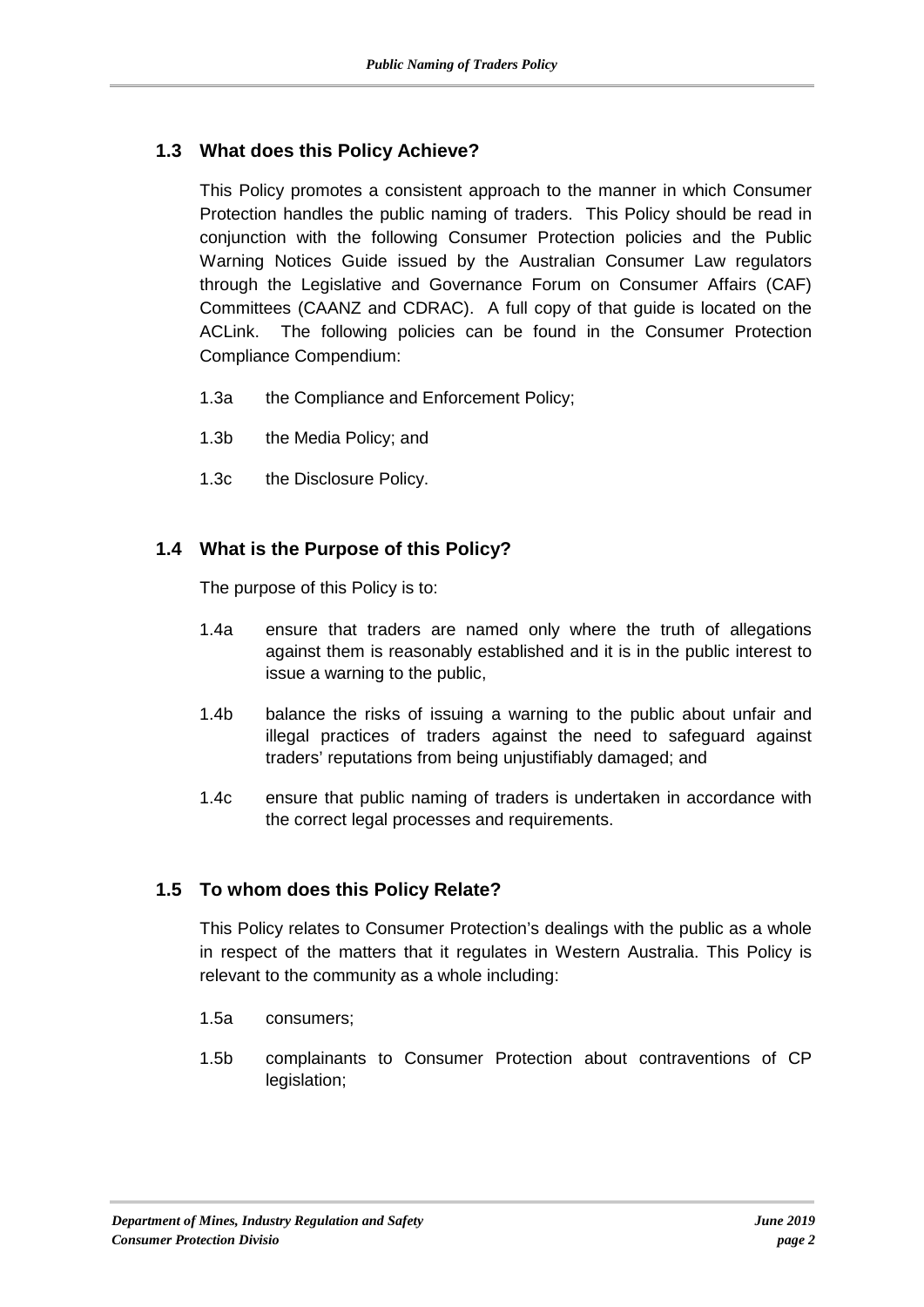- 1.5c persons reasonably suspected to have contravened Consumer Protection legislation;
- 1.5d persons engaging in occupational, trade, commercial and business enterprises, whether regulated or unregulated;
- 1.5e Federal, State and local government agencies;
- 1.5f non-government organisations and interest groups;
- 1.5g the media; and
- 1.5h legal practitioners.

#### **1.6 What is the Legal Status of this Policy?**

This Policy provides general information and guidance about Consumer Protection's approach to the disclosure of information. This policy:

- 1.6a is not legally binding on Consumer Protection, any other division within the Department, the Department, other organisations (such as other government agencies) or statutory bodies empowered to regulate occupations in this State;
- 1.6b is general in nature and does not exhaustively address all the specific statutory limitations and considerations that may be relevant under the CP legislation;
- 1.6c does not confine, restrain or limit the discretion of Consumer Protection to take any action; and
- 1.6d is not intended as a substitute for legal advice, legal processes or the professional judgment of Consumer Protection's officers.

Individuals/corporations/others should obtain independent legal advice on their legal rights and obligations.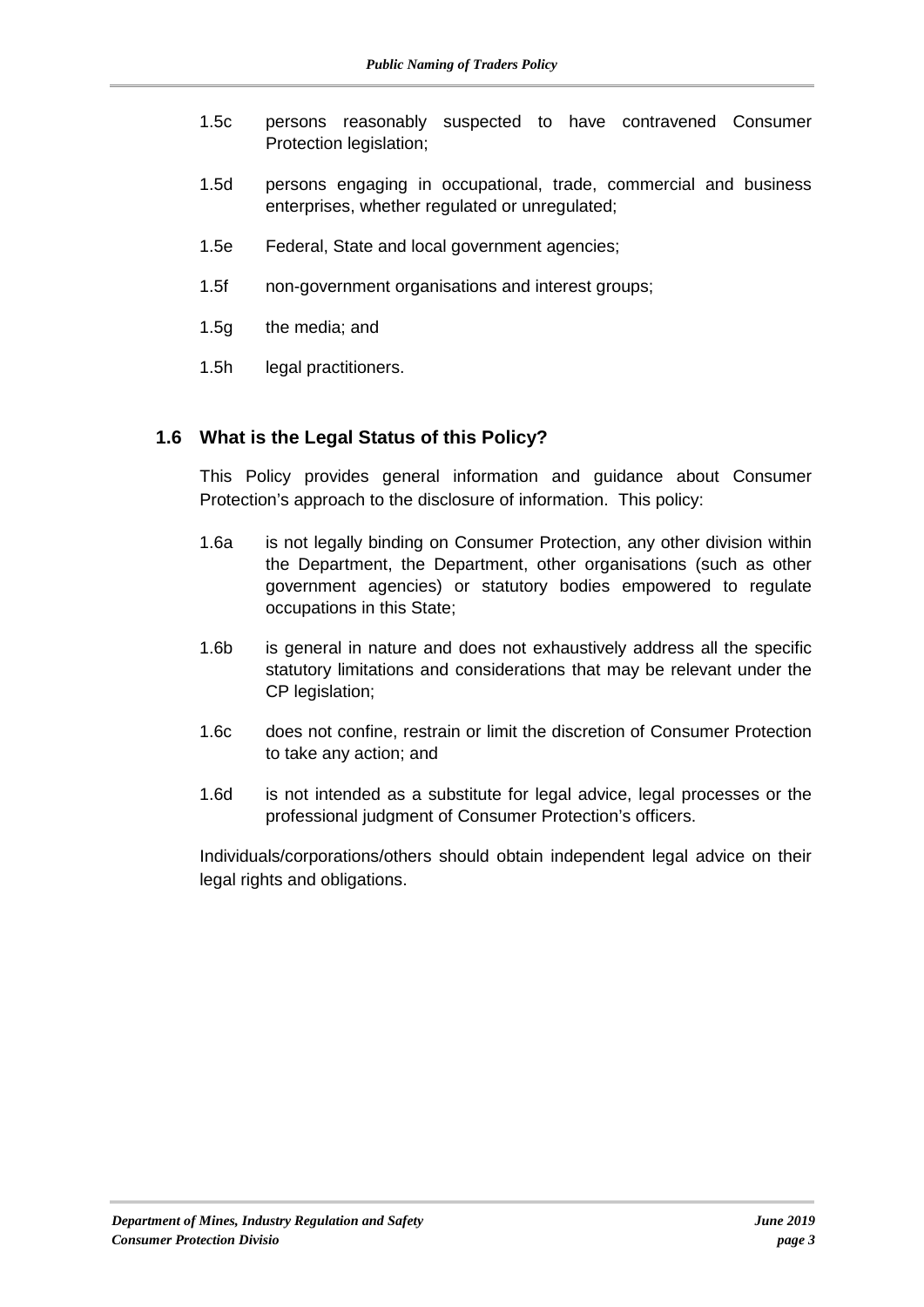#### **2. NAMING**

#### **2.1 What is Naming?**

Naming is the public identification of a trader reasonably suspected of contravening the ACL or other Consumer Protection legislation for the purpose of informing the public or section/s of the public immediately in order to protect them from personal or financial harm. It is commonly used when the public needs to be quickly informed about unfair business practices or those who engage in such practices.

There are two naming powers as outline below.

#### 2.1.1 Power under the *Fair Trading Act 2010*

Section 57 of the *[Fair Trading](https://www.legislation.wa.gov.au/legislation/statutes.nsf/law_a146804.html) Act 2010* gives the Commissioner the power to publish a statement identifying and giving warnings or information about:

- 2.1.1a goods or services that are unsatisfactory or dangerous and traders who supply or are likely to supply them; and/or
- 2.1.1b unfair business practices and traders who engage or are likely to engage in them; and/or
- 2.1.1c any other matter which adversely affects or may adversely affect the interests of consumers in connection with the acquisition by them of goods or services.

The Commissioner must not make a statement unless it is in the public interest to do so.

While this policy refers to the naming of a "trader" it is recognised that a warning may relate to a specific product, service or business practice, instead of a specific business entity. The details about the product, service or business practice may lead to a business entity being identified if, for example, the entity is the only one offering that particular product or service, or the only one using the particular business practice. In these types of situations, the outcome could be the same as "naming the trader". As such, the considerations outlined in this Policy apply to these circumstances.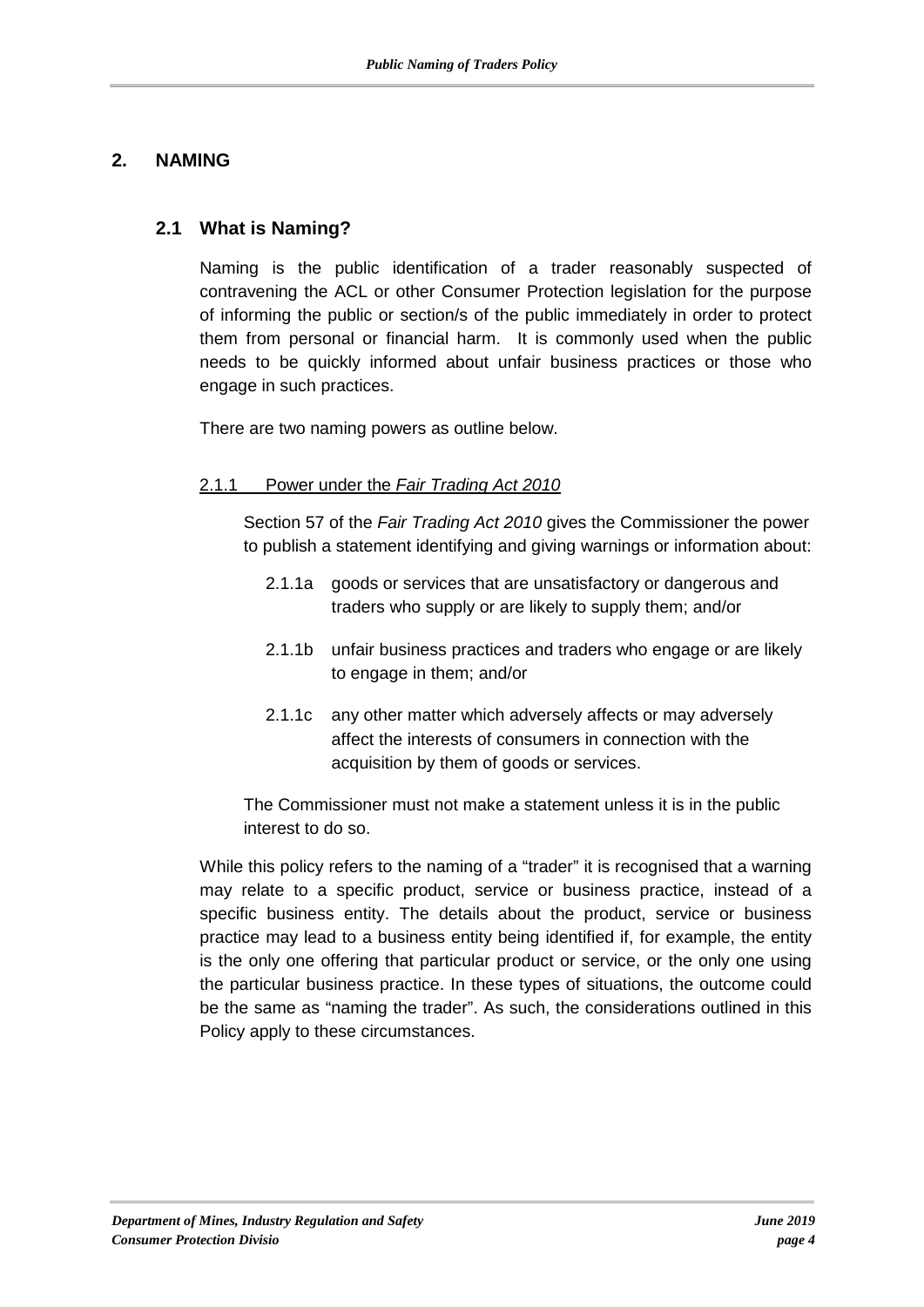#### 2.1.2 Power under the ACL

Section 223 of the [ACL](https://www.legislation.wa.gov.au/legislation/statutes.nsf/law_a146804.html) gives the Commissioner the power to issue a public warning notice about the conduct of a trader if:

- 2.1d there are reasonable grounds to suspect that the conduct may contravene a provision of the ACL relating to general or specific protections for consumers (Chapters 2 and 3) or an offence provision (Chapter 4); and
- 2.1e the Commissioner is satisfied that one or more people have suffered, or are likely to suffer, detriment as a result of the conduct; and
- 2.1f it is in the public interest to issue the notice. Further, a public warning notice can be issued indicating that a person has refused to respond to a substantiation notice where the Commissioner is satisfied that it is in the public interest to do so.

It should be noted that in certain circumstances information providers (TV and radio broadcasters) are excluded from misleading or deceptive conduct provisions (s.19) and various unfair practices (s.38). Some types of insurance and shipping–related contracts are excluded from unfair contract term provisions (s.28). Legal advice should be sought in respect of the operation of these exclusions.

#### **2.2 How Does Naming Occur?**

Naming may occur in a media release, interview, Annual Report, Parliamentary statement, correspondence or in response to a public inquiry.

#### **2.3 The Purpose of Naming**

Naming is a compliance and enforcement tool available to Consumer Protection. It can be used to:

- 2.3a influence problem traders to remedy their unfair practices or comply with specific legislative protections;
- 2.3b deter other traders from adopting such practices;
- 2.3c warn the public about particular unsatisfactory traders, goods or services; or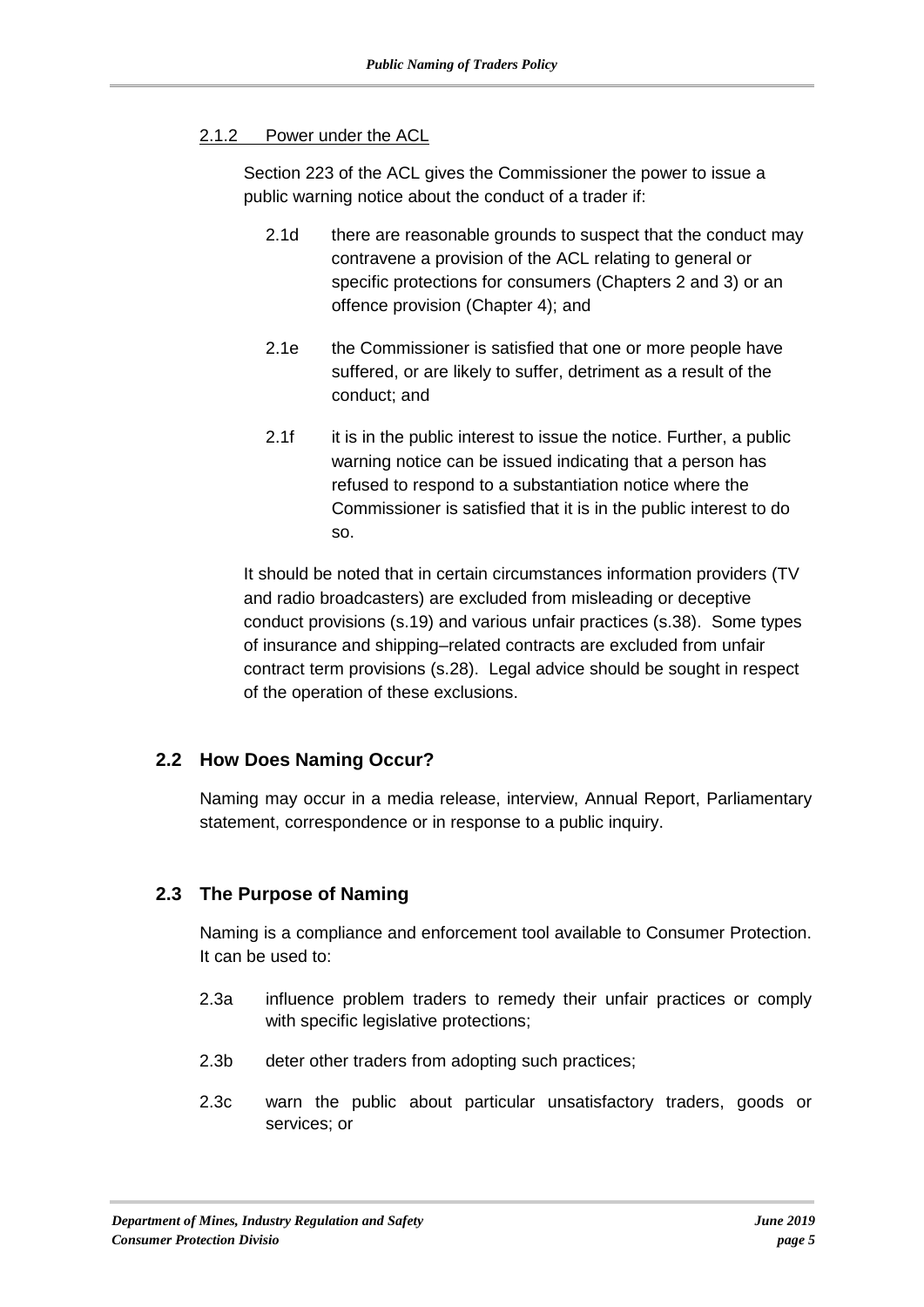2.3d provide information to the public about ways to deal with problem traders and how to obtain any redress to which they may be entitled.

Consumer Protection's objective in naming is to ensure a fair and informed marketplace.

#### **2.4 Considerations When Naming**

Care must be taken when deciding to name a trader to ensure that it is done responsibly. A trader who is named may go out of business as a result of the naming.

While section 57 of the *Fair Trading Act 2010* and section 223 of the ACL protect the Commissioner when naming, their use must still be considered carefully. A trader whose reputation is injured as a result of inaccurate information used when named by Consumer Protection may be able to bring an action for defamation to recover compensation for any loss suffered as a result of any defamatory statement.

The naming of traders in media releases and other non-Parliamentary circumstances will only be protected in an action for defamation if the statement can be proven to be true, if it is made in good faith or if other defences set out in the *[Defamation Act 2005](https://www.legislation.wa.gov.au/legislation/statutes.nsf/law_a9415.html)* apply. The circumstances in which these defences apply vary and need to be assessed on a case-by-case basis.

An ACL regulator may discuss its intention to issue a public warning and the conduct that contravenes the ACL with other ACL regulators.

#### **2.5 Statutory Considerations**

The power to name a trader should be considered as an exception to section 112 of the *Fair Trading Act 2010*, which requires that information officially obtained by Consumer Protection be kept confidential. This is because section 112(3)(c) allows information to be disclosed where the person is performing a function under or in connection with the Act or one of the Acts listed in Schedule 2 of the FTA e.g. under a naming provision.

Section 115(3) of the *Fair Trading Act 2010* provides that the Commissioner and Consumer Protection officers are not liable for any statements issued in good faith in the course of administering the Act. However, it is necessary to carefully check all information before this protection will apply.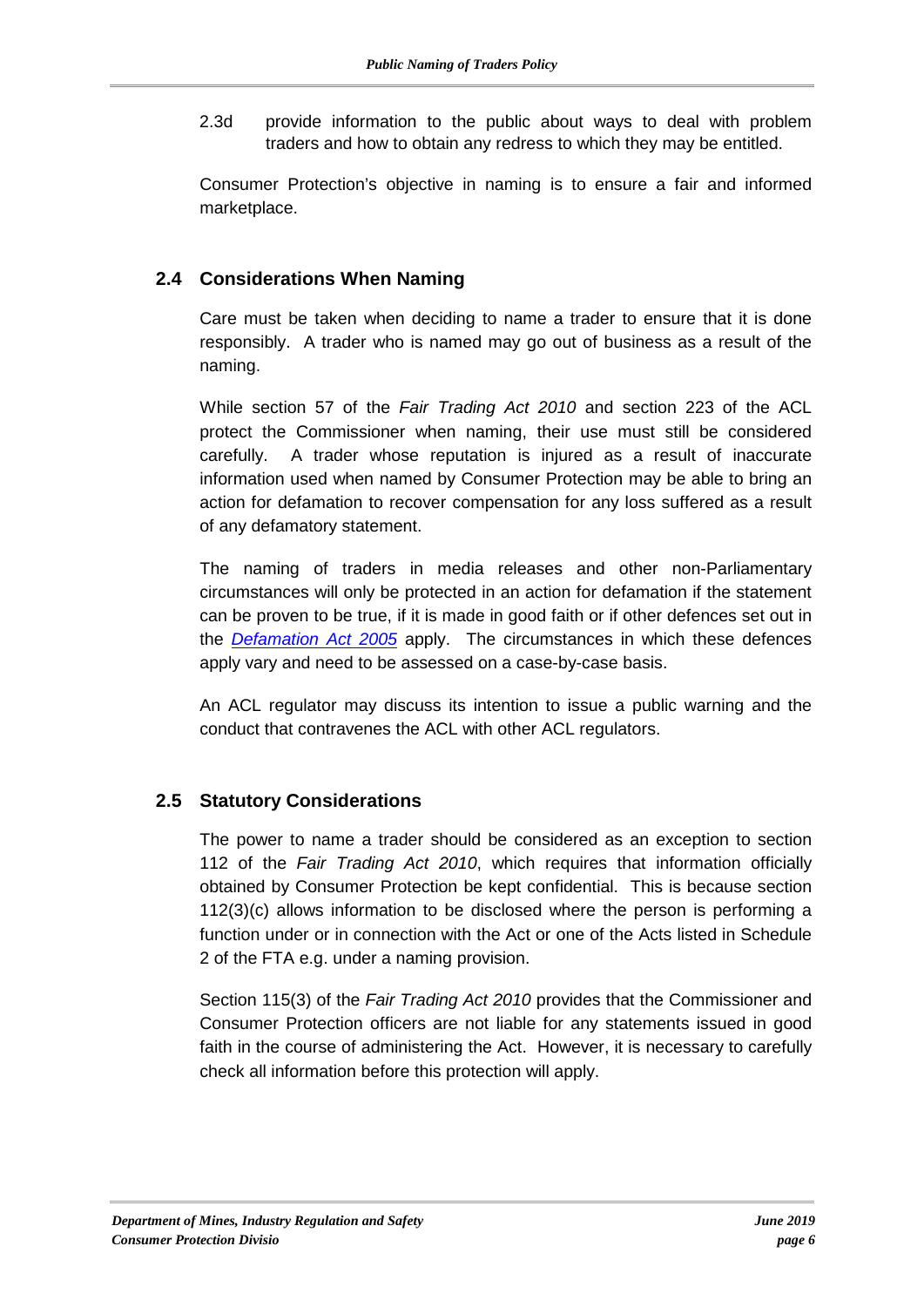## **3. PROCEDURES FOR NAMING**

#### **3.1 Who Decides to Name?**

All decisions about naming are the responsibility of the Commissioner.

Consumer Protection officers must take care not to make statements to the media or public about particular traders who have not already been named unless expressly authorised by the Commissioner to do so.

While the Commissioner must make the decision to name, the Commissioner may have regard to the views of others, such as Consumer Protection officers and lawyers, before making the decision. The Commissioner may also have regard to the circumstances of the case, the stage of the investigation and the parties involved in the matter.

The Commissioner has a wide discretion when deciding to name. However, a decision to name has a significant impact on a trader. Therefore, the Commissioner must exercise the discretion reasonably, in good faith and with sufficient care.

Matters to be considered before deciding to name a trader are outlined below. It is important to ensure that all relevant issues are considered and documented before any decision to name is made.

#### **3.2 General Principles**

The following general principles apply when considering whether to name a trader:

- 3.2a The decision to name a trader can have serious consequences for the trader's livelihood. Indeed, it may be a far more damaging (and effective) sanction than a monetary fine or suspension imposed by a court or tribunal.
- 3.2b Consideration must be given to the likely detriment to the public should a trader not be named. A failure to warn or a warning issued too late may result in physical injury, extensive loss or inconvenience to members of the public and, as a result expose the Minister or Commissioner to serious criticism.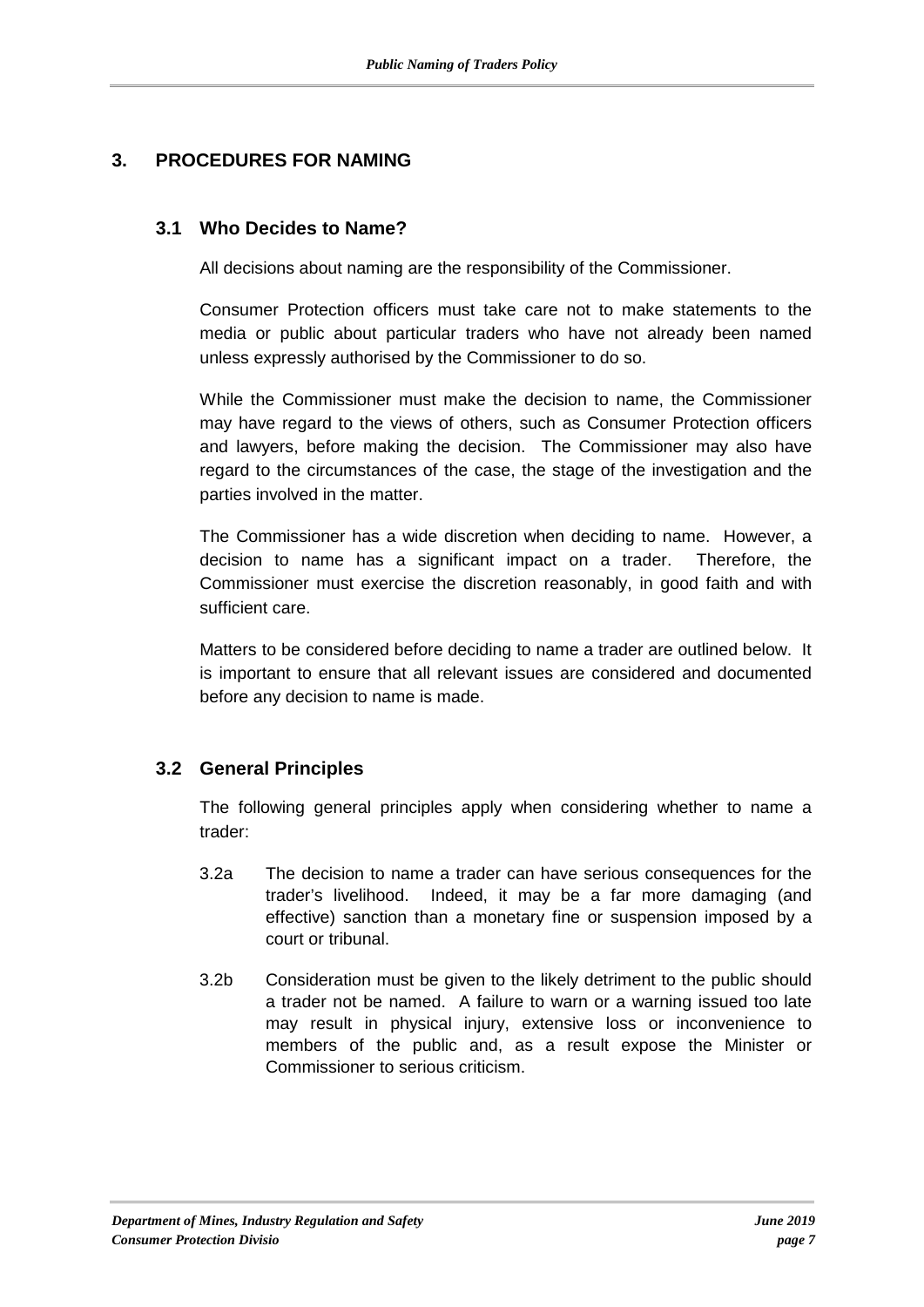- 3.2c The naming of traders is often regarded as a measure of last resort. However, this is not always appropriate: in some circumstances naming may be the quickest and most effective method of dealing with a problem, but it must be properly assessed along with other enforcement options available in accordance with the Compliance and Enforcement Policy.
- 3.2d In order to help ensure that statements issued are not defamatory, a decision to name a trader must be made on fair, reasonable and accurate information. In addition, the statement published must accurately reflect and not embellish that information.
- 3.2e It is important, where circumstances permit, to give traders the right to respond to the proposed statement in draft. Not only is this in accordance with the principles of natural justice but it can help to ensure the accuracy of any proposed statement.
- 3.2f It is essential that recommendations and decisions to name traders are made in good faith and that they are free from bias. A Consumer Protection officer who believes they may face a possible conflict of interests in considering whether a trader should be named must not participate in the process. Consumer Protection officers are referred to the Department's Code of Conduct and the Code of Ethics issued by the Public Sector Commission as well as the DMIRS Conflict of Interest Policy and supporting documents.
- 3.2g If legal action against a trader is under way, or contemplated, consideration should be given to the potential impact on that action of naming the trader. Public discussion of issues that are before the courts, or subject to legal or disciplinary proceedings, may prejudice the action and lead to contempt of court.
- 3.2h When possible, legal advice should be sought at an early stage to establish whether naming is an appropriate option.

#### **3.3 Alternatives to Naming**

As an alternative to naming a specific trader, consideration may also be given to industry-wide warnings. Such warnings could be considered where:

- 3.3a the practice concerned is confined to one industry and is not widespread;
- 3.3b more than one trader is engaging in the practice concerned;
- 3.3c it is not appropriate to single out or name any particular trader; or
- 3.3d the warning is expressed in general terms.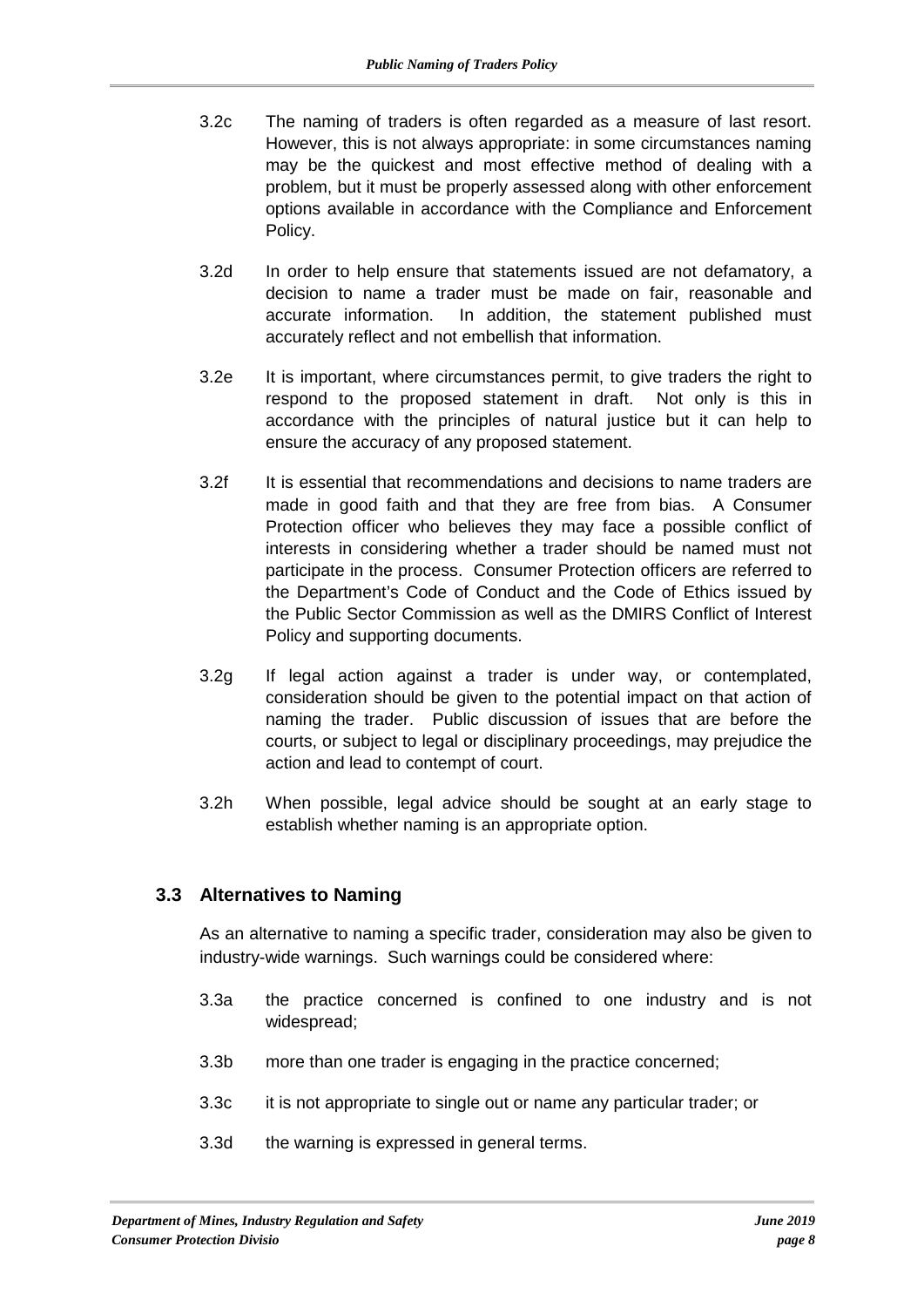Where an undesirable industry practice is engaged in only by traders whose identity will be clearly apparent from an industry warning, it is possible that they may be named by implication. Care should be taken with the wording of such statements to avoid the possibility of such statements effectively naming traders without undertaking the due process and complying with the notice requirements set out in this Policy.

#### **3.4 Before Naming**

Before naming can be considered, Consumer Protection officers must be sure that the circumstances of the case fall within one of the categories set out in either section 57 of the *[Fair Trading](https://www.legislation.wa.gov.au/legislation/statutes.nsf/law_a146804.html) Act 2010* or section 223 of the [ACL.](https://www.legislation.wa.gov.au/legislation/statutes.nsf/law_a146804.html) Once this has been confirmed, Consumer Protection officers can go on to consider the factors set out below.

#### **3.5 Situations where the naming of a trader will be considered**

There are a number of situations and circumstances under which the naming of a trader will be considered. The following is a non-exhaustive list of situations where Consumer Protection may undertake a naming:

- when making a statement naming a trader could prevent widespread misconduct, or allay public concern;
- when making a statement will protect the public from matters that may endanger its safety or cause significant loss;
- comment is necessary in order to maintain public confidence that Consumer Protection is fulfilling its responsibility by investigating issues of public concern;
- when reporting or commenting on the outcome of proceedings, or other formal resolution of enforcement activity; and
- when it is in the public interest to do so when an investigation is being undertaken or when legal proceedings have been commenced against a trader (see 3.7 and 3.8 for further detail).

#### **3.6 Factors to Take Into Account**

Some of the factors to consider when deciding whether or not to name a trader include:

3.6a do the goods/services/business practices/conduct/other matters endanger the health or safety of the public?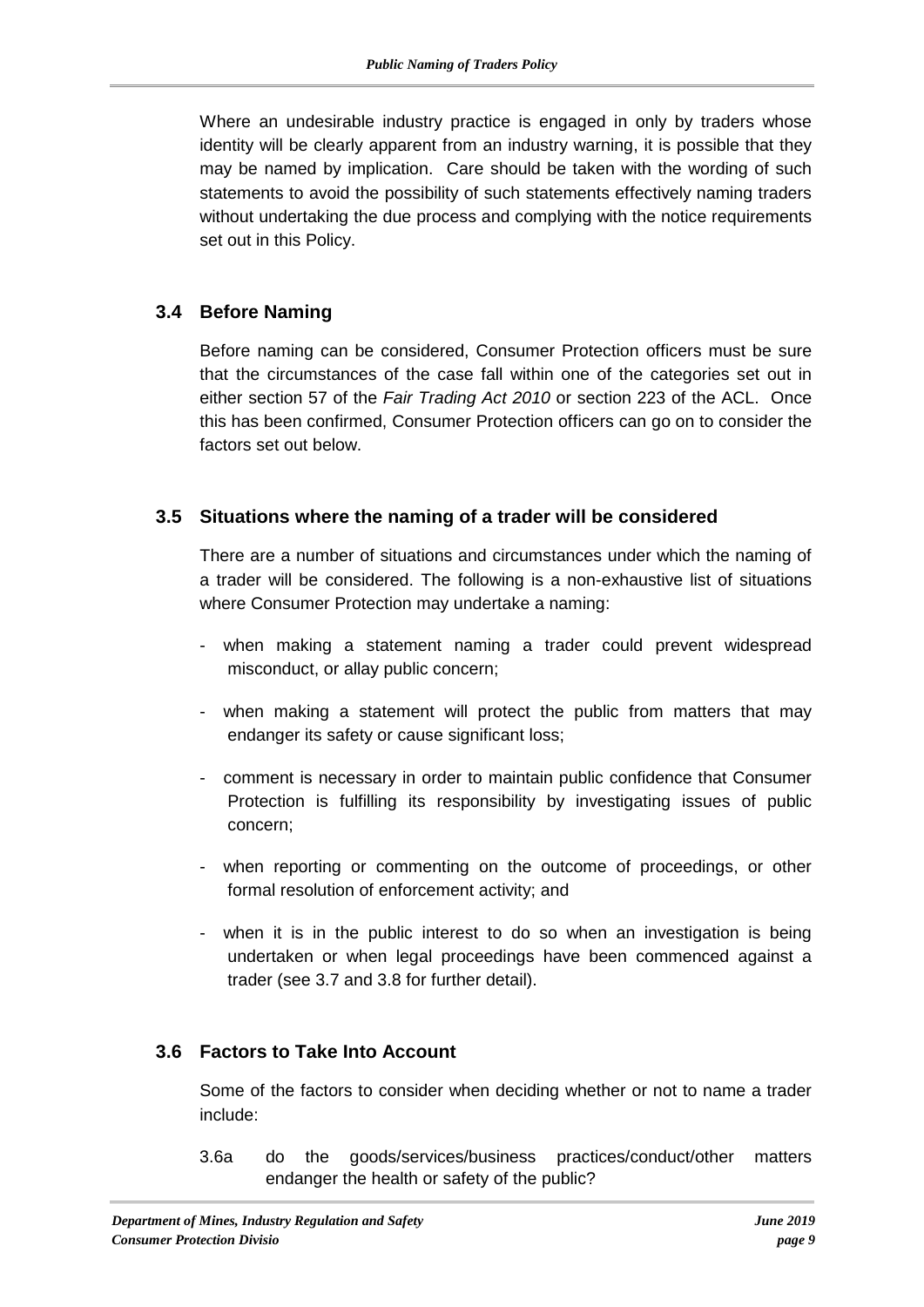- 3.6b are the goods/services/business practices/conduct/other matters likely to cause significant loss to or adversely affect the public?
- 3.6c is there an imminent danger to the public from the goods/services/business practices/conduct/other matters?
- 3.6d is there reasonable information to support the allegations being made if the trader is named?
- 3.6e have there been complaints from the public?
- 3.6f who has been/will be affected by the conduct? Are they a specially disadvantaged group (e.g. elderly, migrants, children etc)? Do these persons have any practical, timely and effective means of obtaining redress of their own accord?
- 3.6g what action has Consumer Protection taken to address the conduct?
- 3.6h has there been a full investigation of the trader?
- 3.6i have there been any attempts to resolve disputes with consumers?
- 3.6j if so, has the trader co-operated?
- 3.6k are there any other options available to Consumer Protection apart from naming? If so, what is the likely effectiveness of these?
- 3.6l is any action against the trader already underway in a court or tribunal?
- 3.6m what will be the consequences of naming/not naming?
- 3.6n what will be the likely benefit to the public if the trader is named or detriment if not named?
- 3.6o what will be the effect of naming on the trader's industry group/trade association?
- 3.6p has the trader previously been named either by Consumer Protection or by a consumer protection agency in another jurisdiction?
- 3.6q has the conduct been drawn to the trader's attention?
- 3.6r are there any mitigating or aggravating circumstances?

The reasons for a decision to name must be recorded in writing.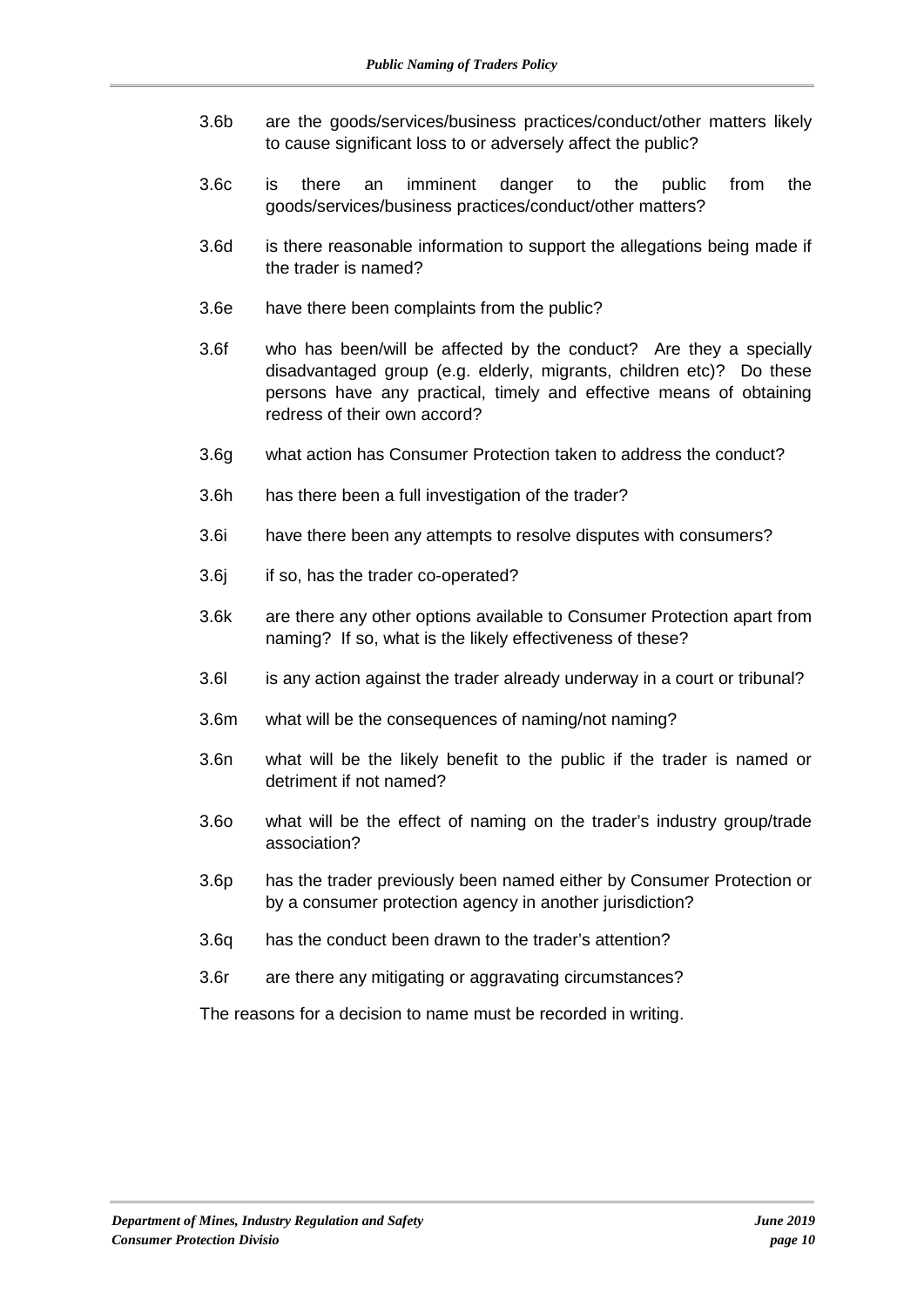#### **3.7 Naming Before the Completion of an Investigation**

It is clearly preferable that a full investigation is undertaken before a decision is made to name a trader, to ensure that the trader's offending behaviour against section 57 of the *Fair Trading Act 2010* or section 223 of the ACL can be proved to the relevant standard of proof.

However, from time to time circumstances may arise where it is in the public interest to name a trader before an investigation is concluded.

Factors to consider when making a decision to name before the completion of an investigation include:

- 3.6a is there a risk to the health and safety of the public?
- 3.6b is there an imminent danger of significant loss or detriment to the public?
- 3.6c how can the facts on which the naming is to be based be ascertained?

#### **3.8 Naming of Traders Upon the Commencement of Proceedings**

In select cases, where it is in the public interest and as determined by the Commissioner, a trader may be named in a media statement upon the commencement of legal proceedings against them. A trader will be named only after the appropriate court or tribunal documents have been filed and the trader in question served with those documents (for example in a Prosecution matter the Prosecution notice, Court Hearing Notice and Statement of Material Facts).

With regard to section 4 of the Media Policy, care must be taken when a statement is released not to speak of matters in such a way as may give rise to a contempt of court. In practice this means the statement should only contain information which is part of a charge or charges, the allegations against the defendant or defendants, details which are part of actual proceedings and information concerning the legislation involved. No opinion regarding the guilt of the defendant/s should be provided within the statement.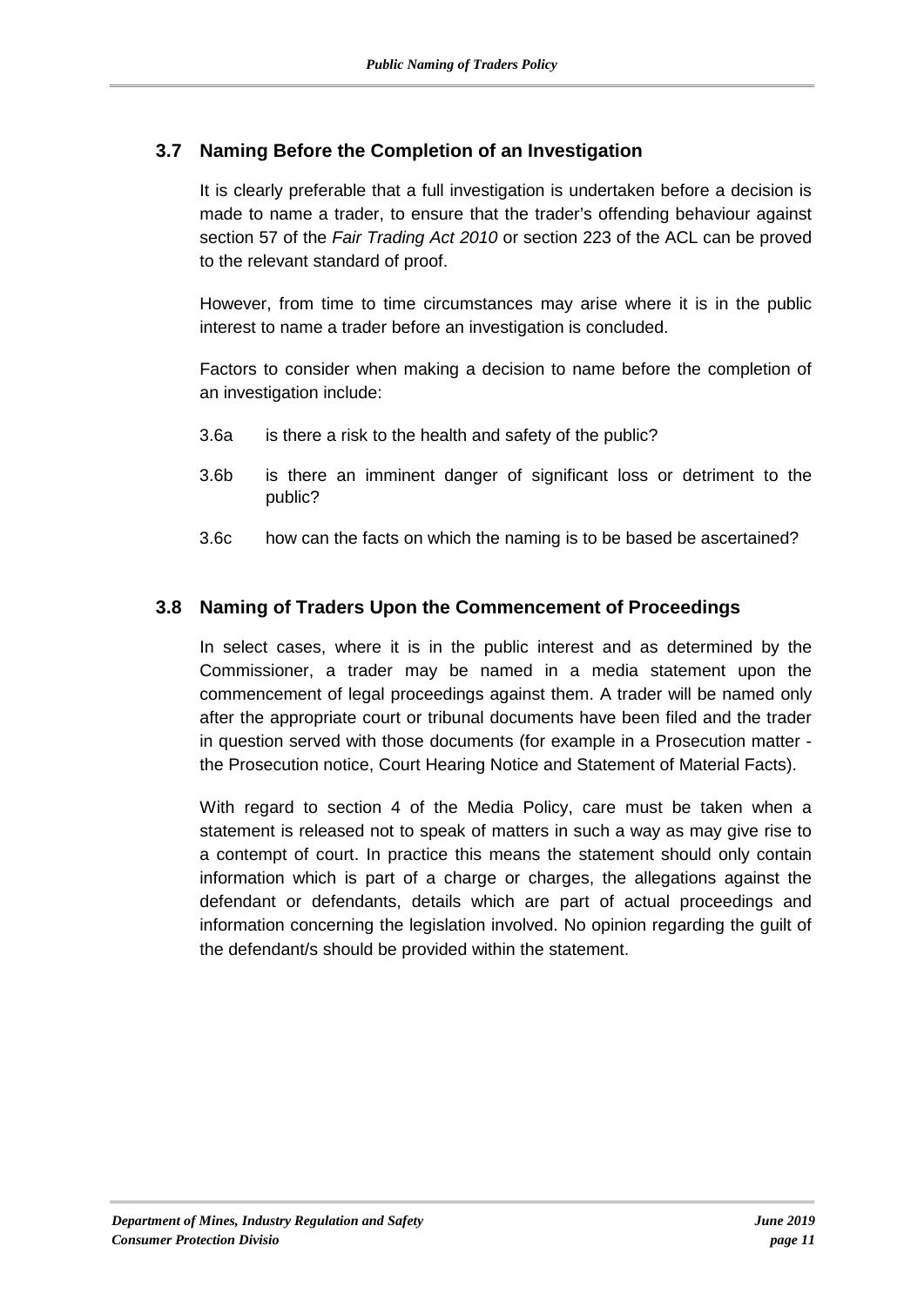#### **3.9 Natural Justice Considerations**

It is important, when naming is being considered, to give the trader a copy of the proposed statement and a reasonable time to respond. The amount of time that is reasonable will depend on the circumstances in each particular case.

It is also important for Consumer Protection officers to consider any response received from the trader before proceeding with a recommendation to the Commissioner to name the trader.

In some circumstances it may not be appropriate or possible to give a trader the right to respond to the proposed statement. Such circumstances may include:

- 3.8a the risk to the public is too great to delay naming;
- 3.8b the trader cannot be identified e.g. an itinerant trader; or
- 3.8c the trader cannot be contacted.

#### **3.10 Accuracy**

Consumer Protection officers must take care that a statement that names a trader is accurate.

In particular, the trader's personal and business names must be correct.

#### **3.11 Legal Advice**

In almost all circumstances it will be appropriate for the Commissioner to seek legal advice before a final decision to name a trader is made. Ideally, legal advice should be sought at an early stage in the process.

#### **3.12 Spent Convictions**

It is not appropriate to name a trader who has a spent conviction recorded against them. In certain circumstances, the Commissioner may be of the view that it is in the public interest to name a trader who has been granted a spent conviction. Public naming of a trader with a spent conviction is done only at the discretion of the Commissioner.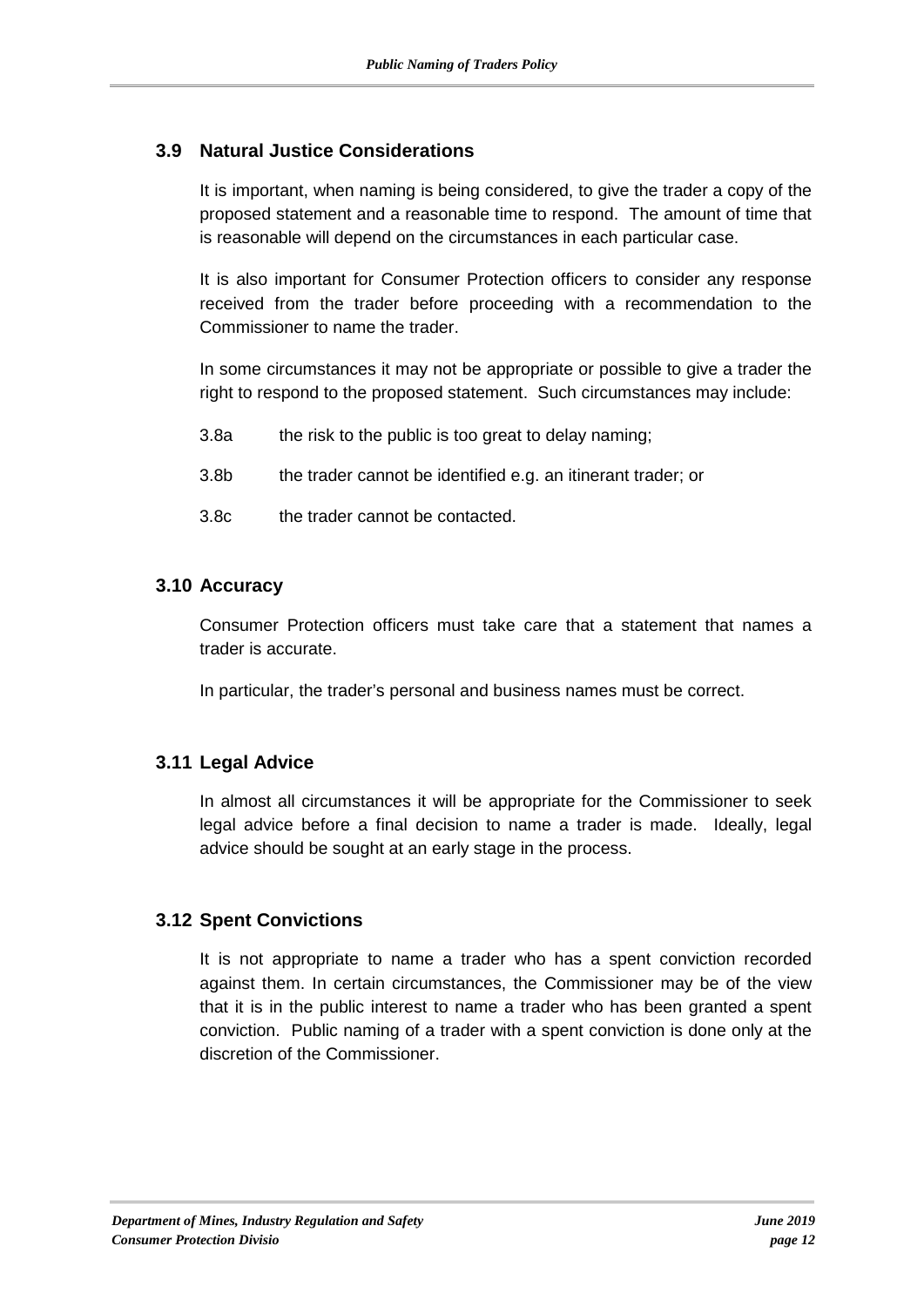#### **3.13 Maintenance of naming**

Most public warnings will be published by way of a media statement and warnings will be maintained in a searchable form on the Consumer Protection website. Warnings will be maintained in the public domain for a default period of six years. This time frame is consistent with the time frame adopted for maintaining general media releases on the Consumer Protection website.

#### **3.14 Extension to naming**

The Commissioner may decide to revisit and extend the time a media statement or warning is maintained on the Consumer Protection website if a trader or individual is the subject of a further warning within six years of a previous warning. Additionally, the Commissioner may decide to extend the time a media statement or warning is maintained on the website if they consider it is in the public interest to do so.

#### **3.15 Early end to naming**

A trader or individual may request that the Commissioner remove a media statement or warning from the Consumer Protection website before the elapsed six years

Traders and/or individuals wishing to have their related warnings/statements removed from the website prior to the end of the six year period should present their case in writing to the Commissioner for Consumer Protection. If a sufficient case is presented the Commissioner is able to exercise their discretion in determining whether to remove the trader or individual from the website prior to the end of the six year period. The grounds on which this may be done, however, will be generally limited to the overturning of the decision, a change of business ownership, on humanitarian grounds or where it is demonstrated it is in the public interest to do so.

#### **3.16 Australian Consumer Law jurisdictional interaction**

The *[Public Warning Notices](https://www.commerce.wa.gov.au/sites/default/files/atoms/files/aclpublicwarningnoticesguide.pdf)* guide issued on this matter should also be consulted in the process. Sharing information and publication of public warning notices under the ACL is an important step in ensuring that consistent advice and actions are taken by all jurisdictional regulators.

As most public warnings will be published by way of a media statement the warnings will be maintained in a searchable form on the Consumer Protection website for six years.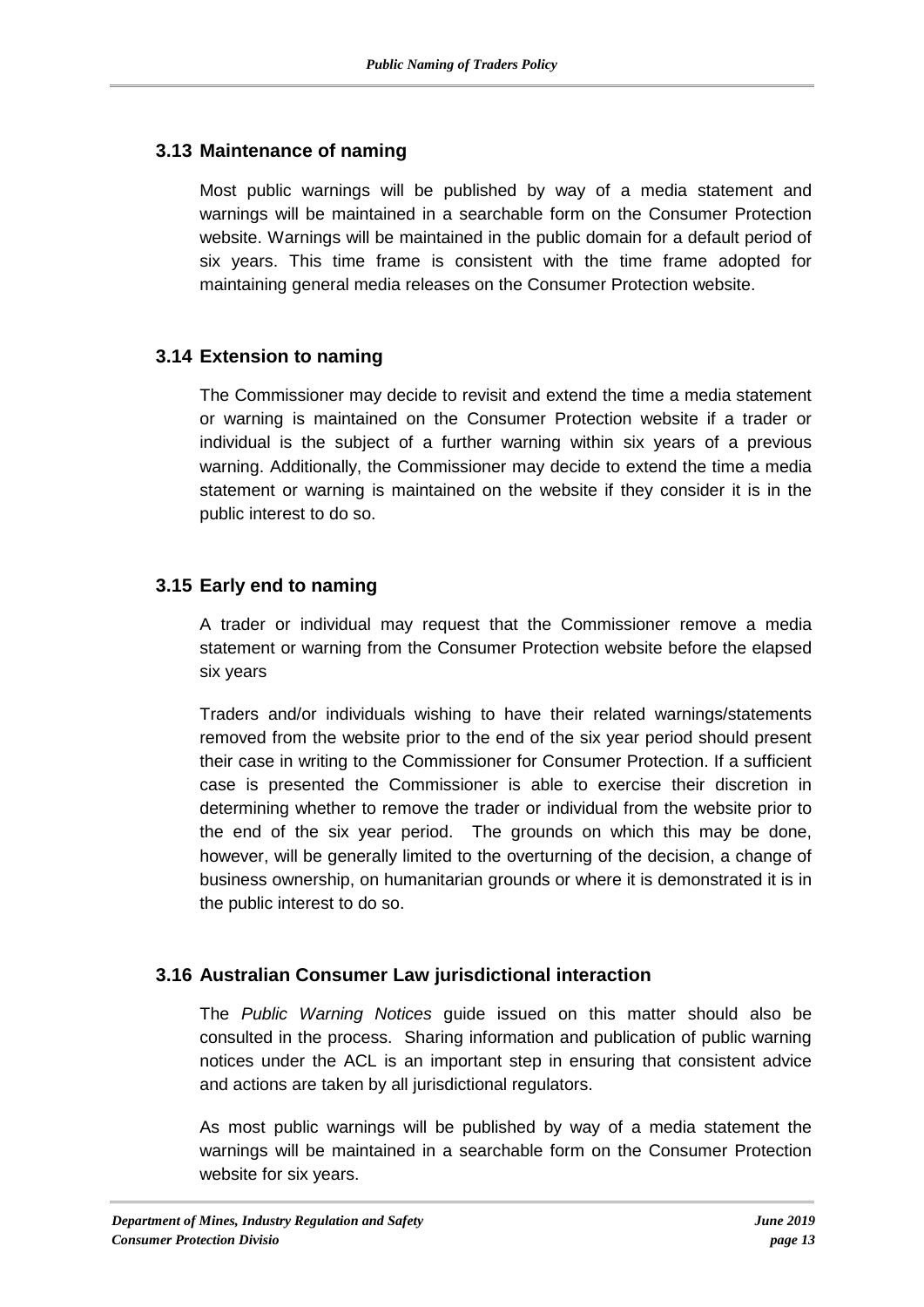The [ACLink](https://govteams.sharepoint.com/sites/aclinkmigrated/) (Australian Consumer Law information network knowledge) is a web based interface established by the ACL regulators as an information sharing platform. Officers should both search and post public warning information on this platform.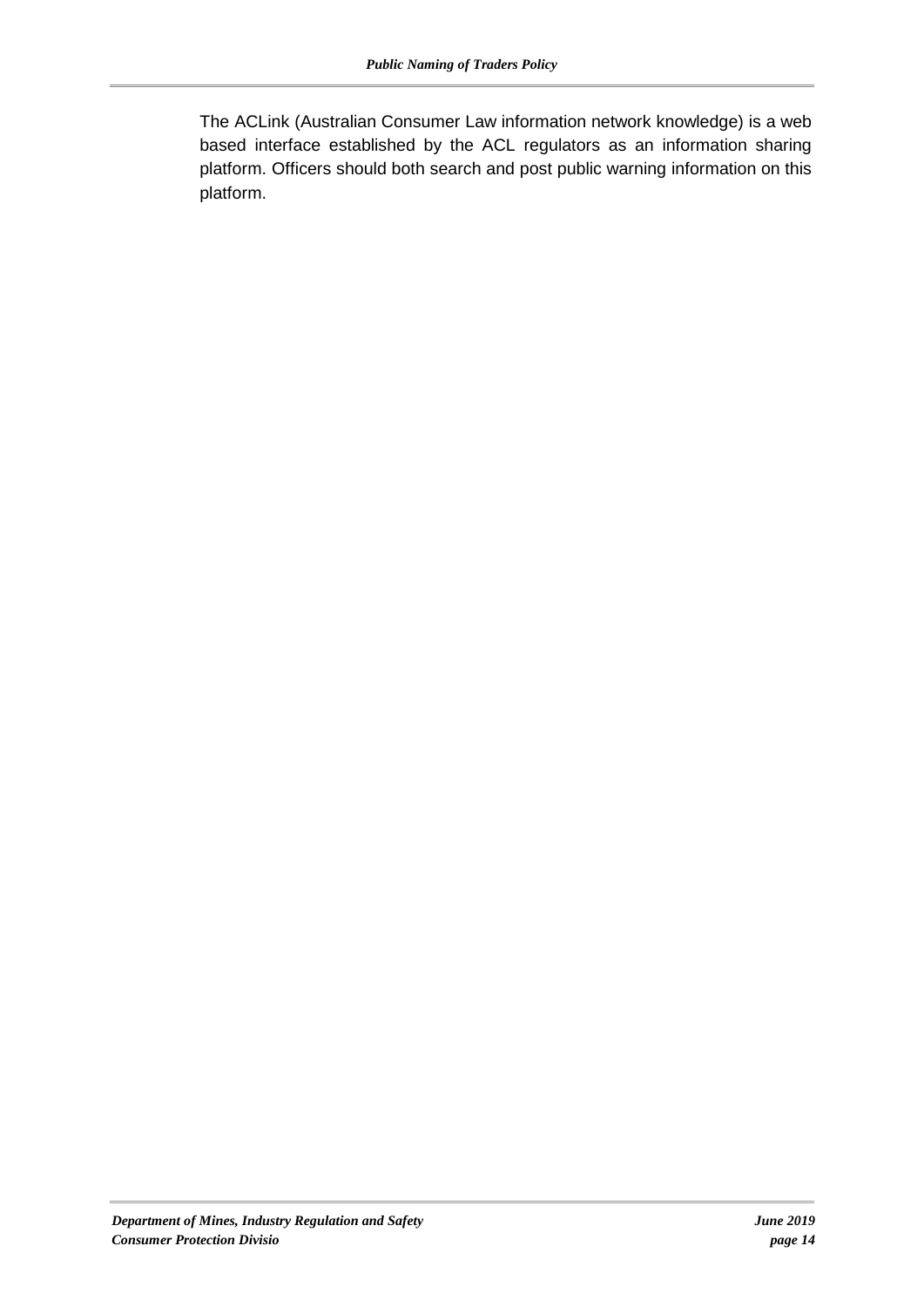## **APPENDIX A**

### **Checklist for consideration of naming under s.57** *Fair Trading Act 2010*

#### **Question:**

Are any of the following circumstances applicable in this matter?

- □ Goods that are unsatisfactory or dangerous and persons who supply or are likely to supply those goods?
- $\Box$  Services supplied in an unsatisfactory or dangerous manner and persons who supply or are likely to supply those services?
- $\Box$  Unfair business practices and persons who engage or are likely to engage in those practices?
- $\Box$  Any other matter that adversely affects or may adversely affect the interests of consumers in connection with the acquisition by them of goods or services?
- $\Box$  Is it in the public interest to make or issue a statement under s.58 of the Fair Trading Act 2010 (see factors in section 3.5 of the Policy)?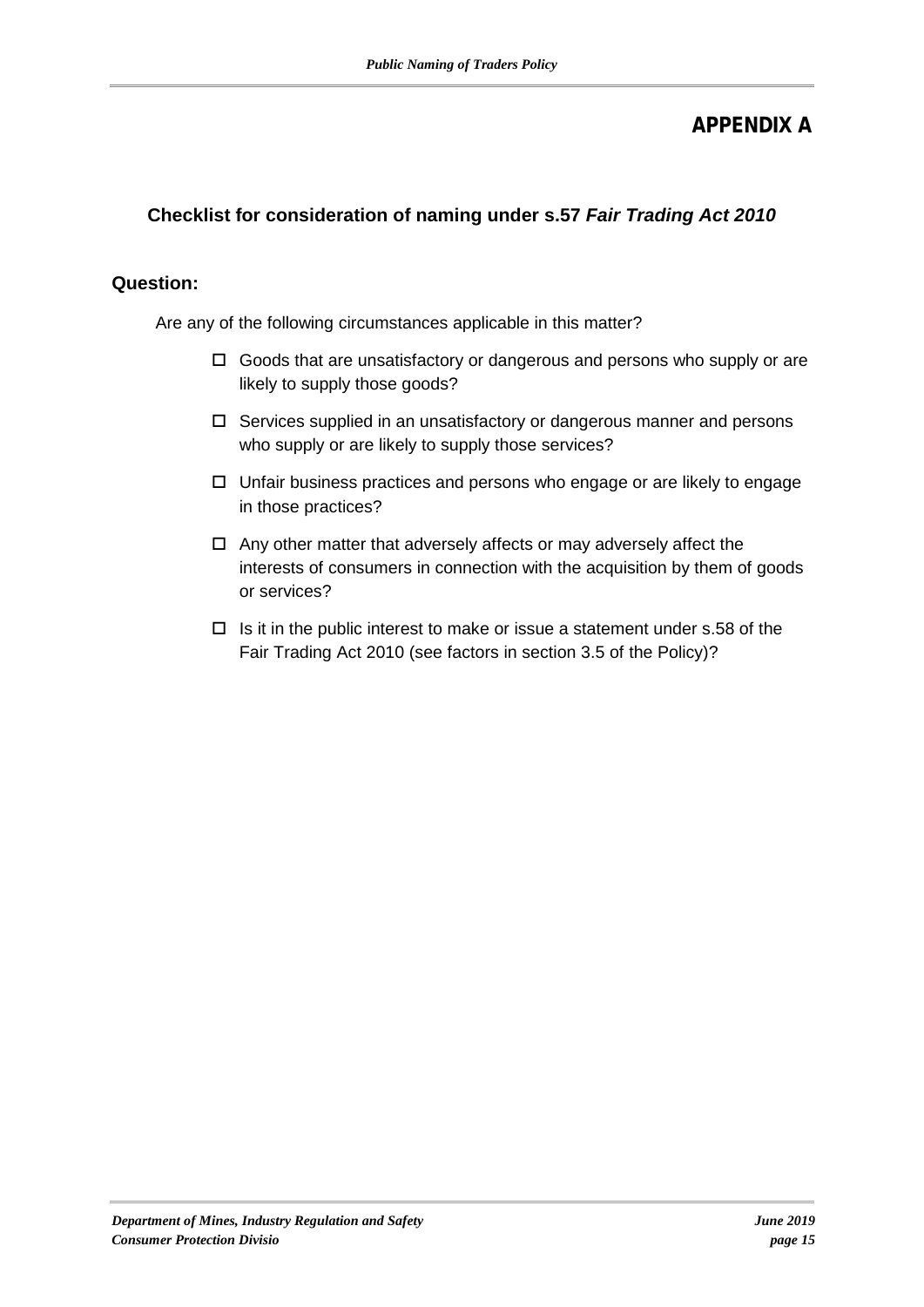## **APPENDIX B**

## **Checklist for consideration of naming under s.223(1) of the** *Australian Consumer Law (WA)*

#### **Question:**

Are ALL of the following circumstances applicable in this matter?

□ Reasonable grounds to suspect that the conduct may constitute a contravention of a provision of Chapter 2, 3 or 4?

#### **AND**

 $\Box$  One or more other persons has suffered, or is likely to suffer, detriment as a result of the conduct?

#### **AND**

 $\Box$  Is it in the public interest to make or issue a statement under s.223(1) of the Australian Consumer Law (WA)?

## **APPENDIX C**

## **Checklist for consideration of naming under s.223(2)** *Australian Consumer Law (WA)*

#### **Question:**

Are ALL of the following circumstances applicable in this matter?

 $\Box$  Has the person refused to respond to a substantiation notice or failed to respond before the end of the substantiation notice compliance period for the notice?

#### **AND**

 $\Box$  Is it in the public interest to issue a notice under s.223(2) of the Australian Consumer Law (WA)?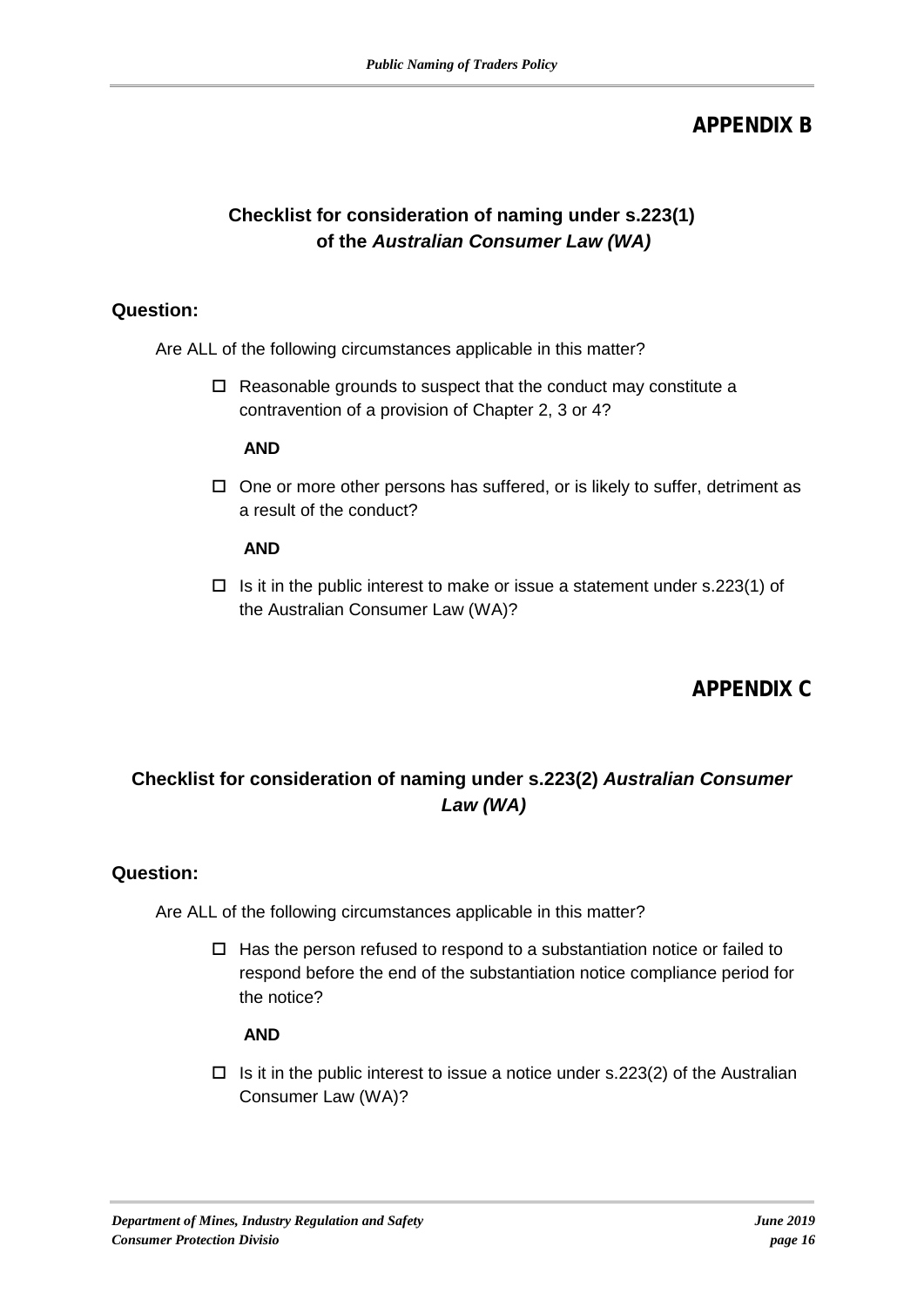## **APPENDIX D**

#### **Checklist for consideration of seeking legal advice before naming**

It is also requirement to record the reasons for a decision to name in writing. In doing so it would be appropriate to consider a range of factors stemming from the examination of the FTA 2010 and the ACL above and prior to submitting a Legal Services Request.

#### **Question:**

Are any of the following factors relevant in deciding whether or not to name trader:

- $\square$  Do the goods/services/business practices/conduct/other matters endanger the health or safety of the public?
- $\Box$  Are the goods/services/business practices/conduct/other matters likely to cause significant loss to or adversely affect the public?
- $\Box$  Is there an imminent danger to the public from the goods/services/business practices/conduct/other matters?
- $\Box$  Is there reasonable information to support the allegations being made if the trader is named?
- $\Box$  Have there been complaints from the public?
- $\Box$  Who has been/will be affected by the conduct? Are they a specially disadvantaged group (e.g. elderly, migrants, children etc.)?
- $\Box$  Do these persons have any practical, timely and effective means of obtaining redress of their own accord?
- □ What action has Consumer Protection taken to address the conduct?
- $\Box$  Has there been a full investigation of the trader?
- $\Box$  Have there been any attempts to resolve disputes with consumers? If so, has the trader co-operated?
- $\Box$  Are there any other options available to Consumer Protection apart from naming? If so, what is the likely effectiveness of these?
- $\Box$  Is any action against the trader already underway in a court or tribunal?
- $\Box$  What will be the consequences of naming/not naming?
- $\Box$  What will be the likely benefit to the public if the trader is named or detriment if not named?